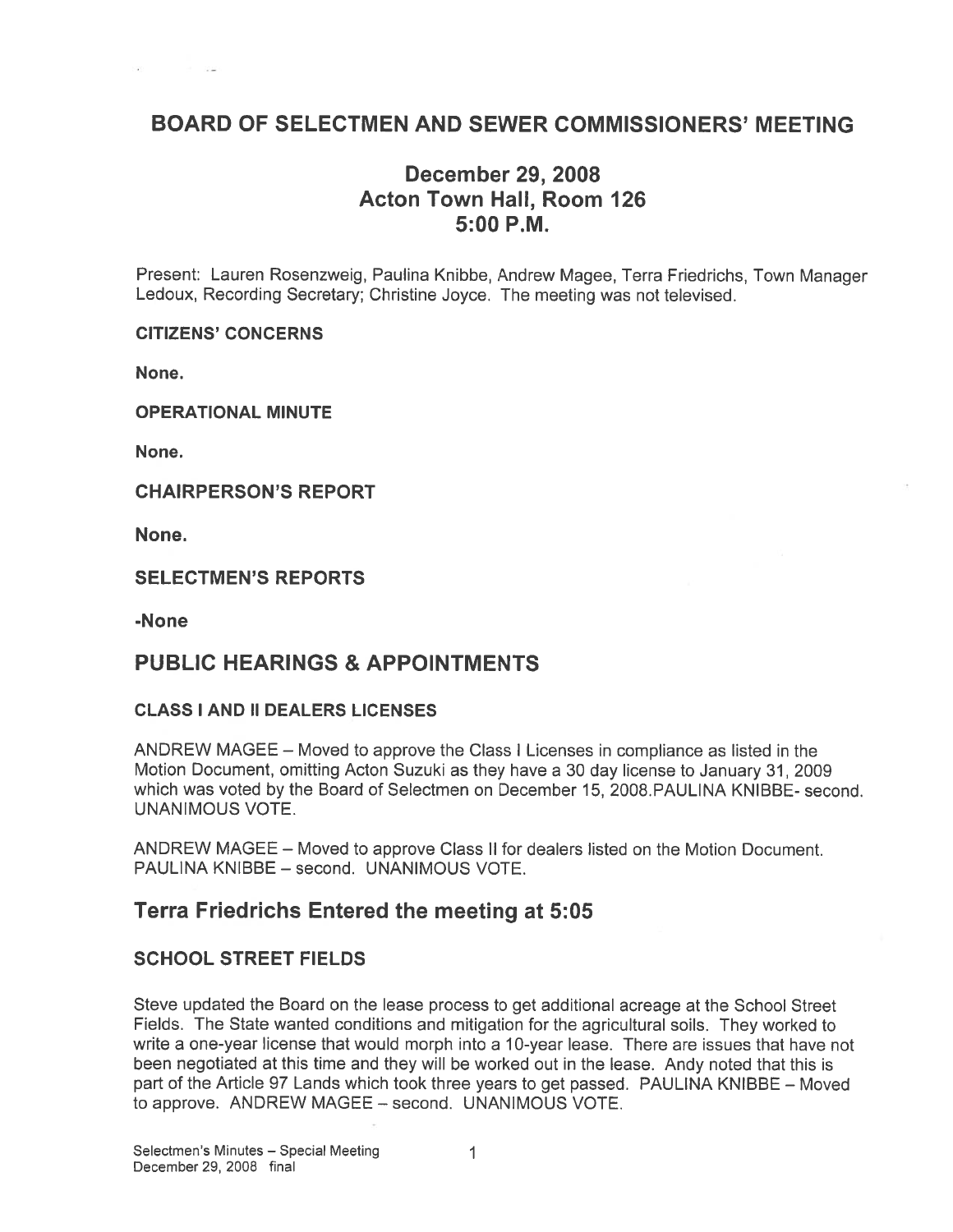## SELECTMEN'S BUSINESS

### OTHER BUSINESS

Wetherbee Realty, <sup>107</sup> Great Road. The building is not in compliance with site <sup>p</sup>lan and the building tenant is in there without an occupancy permit. Leo Bertolami wants <sup>a</sup> Temporary Occupancy permit and have Acton Survey prepare a site plan before the 23<sup>rd</sup> of January. The Board discussed that they could gran<sup>t</sup> <sup>a</sup> temporary Occupancy Permit to the tenants, the Terrain folks. Steve said we need <sup>a</sup> solid timeline and assurance that the Site Plan will be filed.

Lauren was comfortable with at Temporary Occupancy Permit and that it has certain fixed timelines to address the issues of building set-back, the outdoor stairs, air conditioner unit, the additional impervious pavemen<sup>t</sup> and the road to the light house, among others. Terra is prepare<sup>d</sup> to vote not to approve unless the letter says New Site Plan, not amended site <sup>p</sup>lan. Paulina spoke about the tenant and is inclined try to retain the business.

Scott said this all came up when they asked for the As Built Plans. He noted that the new zoning regulations allow building on the side line <sup>a</sup> zero setback. Counsel warned that if we introduce <sup>a</sup> Temporary Occupancy Permit, we may not be able to ge<sup>t</sup> them out.

Paulina said if it looks like we can bring into compliance we could vote it. Scott said he thinks that it can be done.

He is violation and we need to issue him fine for being in violation. Andy asked about the zoning change.

Andy suggested an extended notice to evict be sent to notify the tenant that we are aware you are in the building without an Occupancy Permit, but that also signaled that we hoped to resolve the issue prior to the tenant having to leave. To that end, you have sixty days to make arrangements. Andy suggested we should not have to re-design to accommodate Mr. Bertolami's mistakes.

Lauren wanted to know how to procee<sup>d</sup> and should there be <sup>a</sup> large fine assessed until he is in compliance. Lauren asked that we <sup>p</sup>hrase it as an eviction or extension of Occupancy Permit. Terra asked about <sup>a</sup> violation fee for the Occupancy Permit. Extension of the Eviction is <sup>a</sup> solution for this day. We don't want to be <sup>p</sup>inned down by Bertolami. Paulina said we need to address these problems separately. She said we could be accommodating to the tenant but we want to set up <sup>a</sup> system that has <sup>a</sup> consequence for anyone who violates.

Paulina wanted to be sure if he builds again that we monitor him.

Extending the tenant eviction and saying that we are sorry, now it is up to your landlord to fix this. Andy suggested that we tell the tenant we will try to resolve this. We need to pu<sup>t</sup> the timeframe out long enoug<sup>h</sup> that this process can come into compliance.

The Board had many questions at this meeting, and asked that Mr. Bertolami be invited to the January 12 meeting at 8:55, to have him talk about his situation.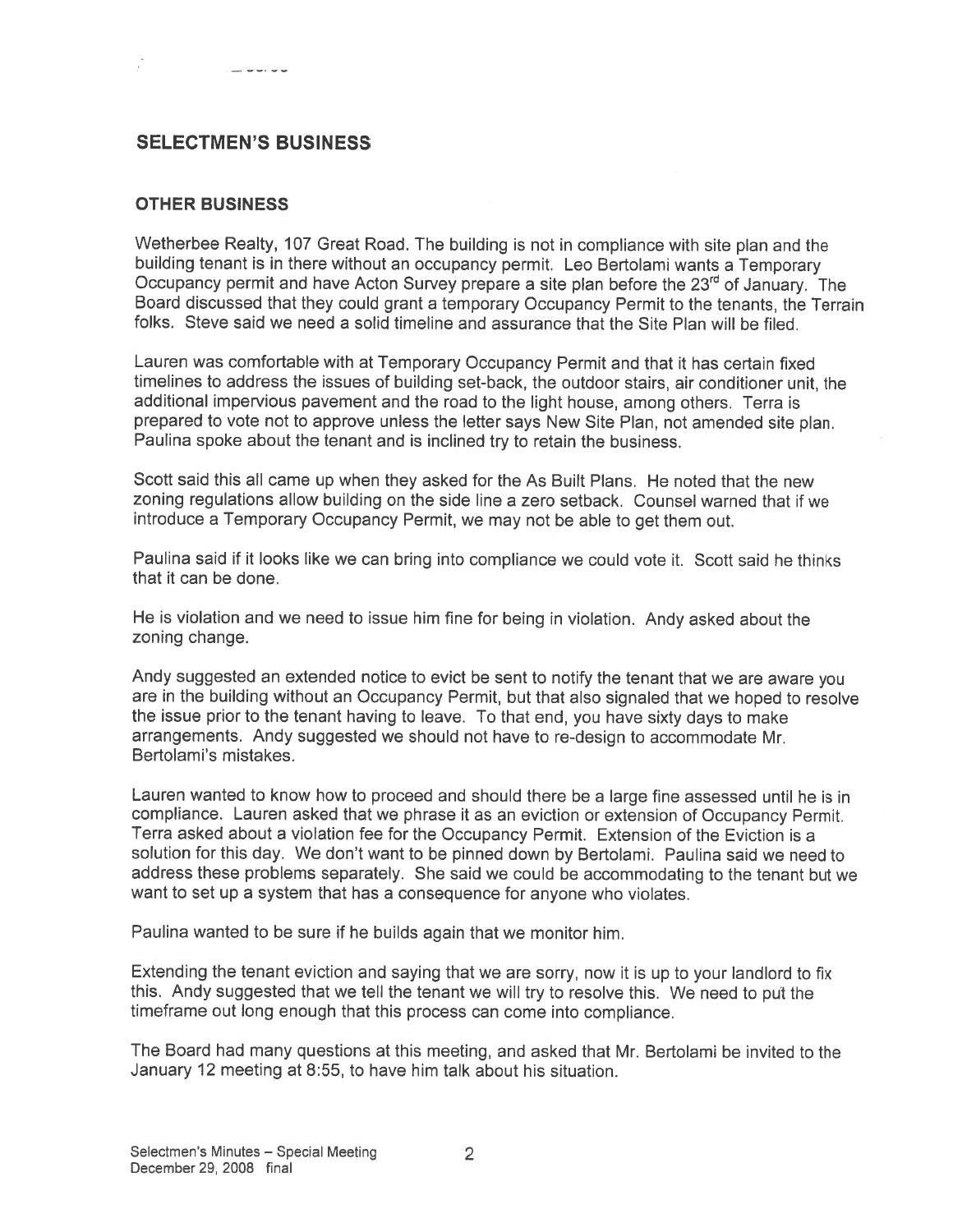We will want an independent review of the site plan <sup>a</sup> peer review. Andy wants this peer review and to have the applicant pay <sup>a</sup> reasonable fee for independent review of <sup>a</sup> plan. Andy suggested we do this.

It was felt that we require a new site plan for the site on Great Road.

ANDREW MAGEE — Moved to extend the eviction notice to Terrene Sustainable to March 31 2009. TERRA FRIEDRICHS — second. UNANIMOUS VOTE.

Ask Leo in to discuss his schedule of compliance and <sup>a</sup> discussion. The Board asked Scott Mutuch to look into zoning-related fines that will be assessed and discussed on the  $12<sup>th</sup>$  of January.

Lauren suggested that we need to send two letters, one each to be issued to tenant and Bertolami, the later to discuss the fines for coming into compliance. The Town Manager will draft them.

#### CONSENT

### EXECUTIVE SESSION

ANDREW MAGEE — Moved that the Board enter into Executive Session to discuss Middlesex Retirement case. Roll Call taken, All Ayes. The Board will adjourn into Regular Session only to adjourn.

I just My (1994)<br>Christine Joyce Repording Secty Andrew D. Magee, Clerk Date: 2 February 7009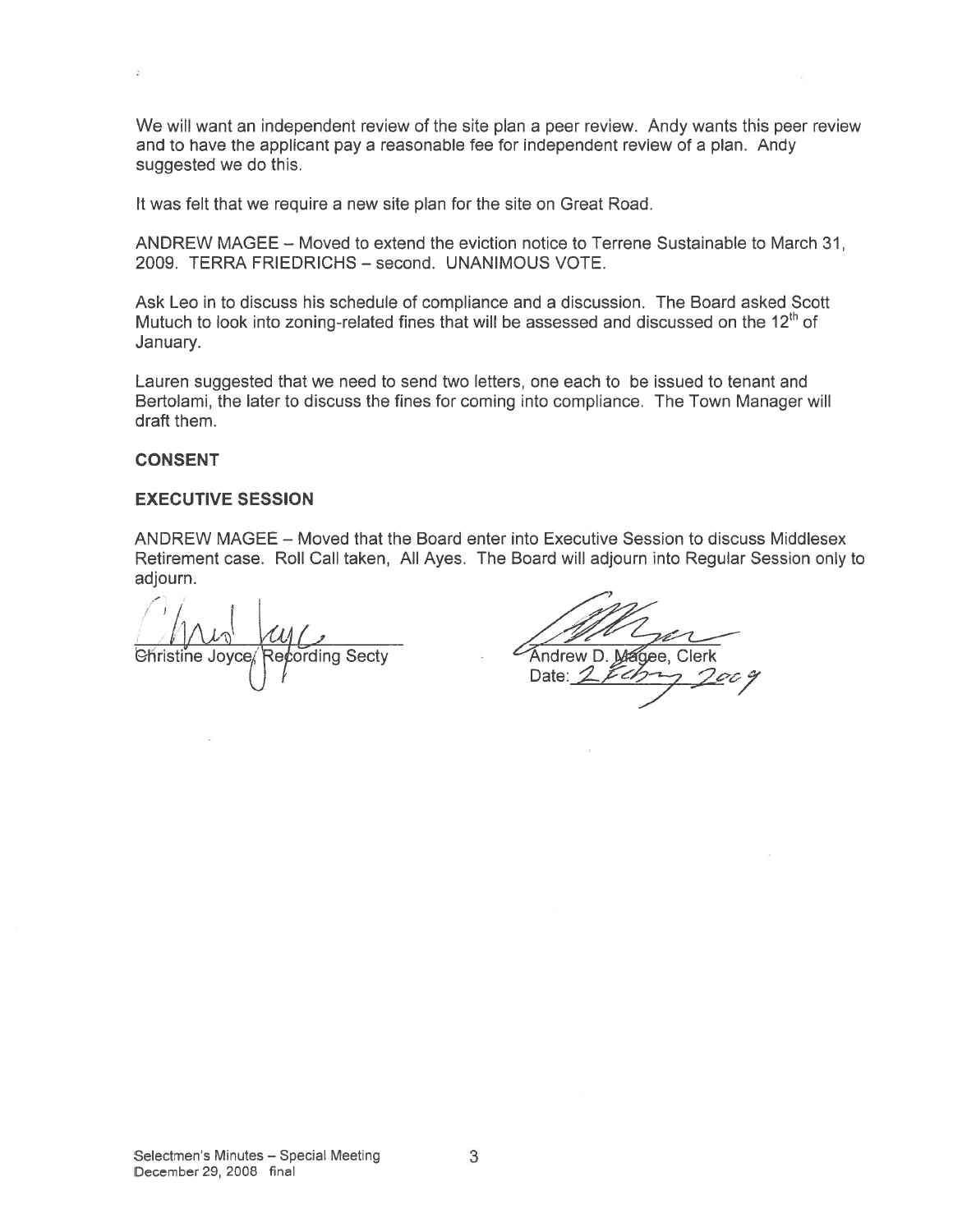# BOARD OF SELECTMEN & SEWER COMMISSIONERS' MEETING AGENDA

Room 126 December 29, 2008 5:00 PM

I. CITIZENS' CONCERNS

# II. PUBLIC HEARINGS AND APPOINTMENTS

- 1. 5:00 CLASS I & II CAR DEALER LICENSE RENEWALS ISSUE: Renewal of Dealer Licenses for 2009
- 2. 5:10 SCHOOL STREET FIELDS ISSUE: The Town Manager will detail the reques<sup>t</sup> for action regarding the fields

## III. SELECTMEN'S BUSINESS

3. OTHER BUSINESS

### IV. CONSENT AGENDA

None Needed

### V. EXECUTIVE SESSION

There will be <sup>a</sup> need for Executive Discussion to discuss Middlesex Retirement issue

## ADDITIONAL INFORMATION

Enclosed <sup>p</sup>lease find additional correspondence that is strictly informational and requires no Board action.

## FUTURE AGENDAS

To facilitate scheduling for interested parties, the following items are scheduled for discussion on future agendas. This is not <sup>a</sup> complete agenda.

DECEMBER 1 & 15 JANUARY 12 & 26

### MINUTES PENDING VOTES

September 15, 2008, Joint Boards Meeting

November 17, December 1 and 15, 2008